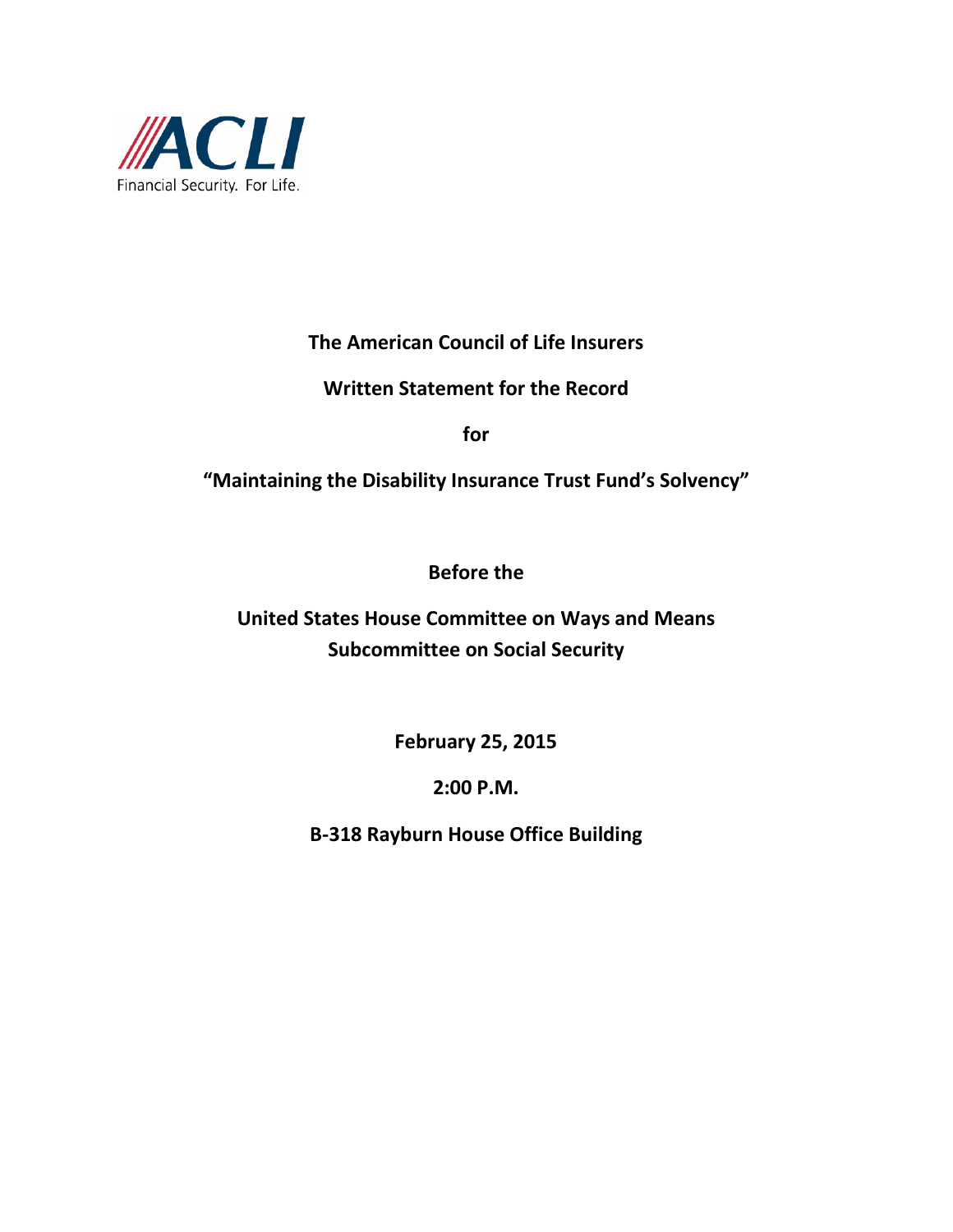The American Council of Life Insurers (ACLI) is a Washington, D.C.-based trade association with 284 member companies operating in the United States and abroad. ACLI advocates in federal, state, and international forums for public policy that supports the industry marketplace and the 75 million American families that rely on life insurers' products for financial and retirement security. ACLI members offer life insurance, annuities, retirement plans, long-term care and disability income insurance, and reinsurance, representing more than 90 percent of industry assets and premiums.

ACLI member companies provide the majority of disability income insurance coverage in the United States. Disability income insurance may be provided by an employer as a group benefit or it may be purchased individually. An individual policy provides protection for as long as the policyholder continues to pay the premium. Group coverage lasts as long as someone is employed or is a member of the group, and the premium is paid. In group plans, premiums may be paid by the employer, the employee or both.

Disability income insurance helps avoid depleting savings accumulated for a children's education or retirement.

Approximately 32 percent of the U.S. workforce is covered by long-term disability insurance through their employer. Private long-term disability insurers provide income protection to approximately 45,500,000 individuals. In 2013, insurers paid more than \$10.9 billion in disability insurance benefits. Disability income insurance offered as a workplace benefit is very affordable—the typical American salary can be covered for about \$25 a month.

We appreciate the opportunity to submit the following statement for the record for your hearing focused on the financial status of the Disability Insurance (DI) and Old Age and Survivors Insurance Trust Funds, and the available legislative options to ensure full DI benefits continue to be paid. We understand the challenge that the Committee faces as it begins to review ways in which it can address the projected depletion of the Social Security Disability Insurance Trust Fund by late 2016. ACLI and its member company disability income insurers complement and supplement SSDI and urge Congress not to adopt any policies which would discourage the use of private disability income insurance.

## **Overview of Disability Income Insurance**

Disability can result in prolonged unemployment and, in many instances, can drive a family into poverty. At the very least, disability is disruptive and many lead to a significantly lower household income. According to a recent survey, 95 percent of adults felt they would need to make lifestyle changes if a member of their household lost his or her income.<sup>[1](#page-1-0)</sup>

Disability occurs much more frequently than most people realize and families are often ill-prepared. In fact, nine out of 10 workers grossly underestimates their chance of being disabled. Some facts to consider:

• Over 56.7 million people in the U.S. had a disability in 2010 (18.7 percent of the

<span id="page-1-0"></span> $1$  The Hartford, Benefit Landscape Study, 2010 (see: [http://blogs.courant.com/connecticut\\_insurance/The%20Hartford's%202010%20Benefit%20Landscape%20Survey.pdf](http://blogs.courant.com/connecticut_insurance/The%20Hartford) ).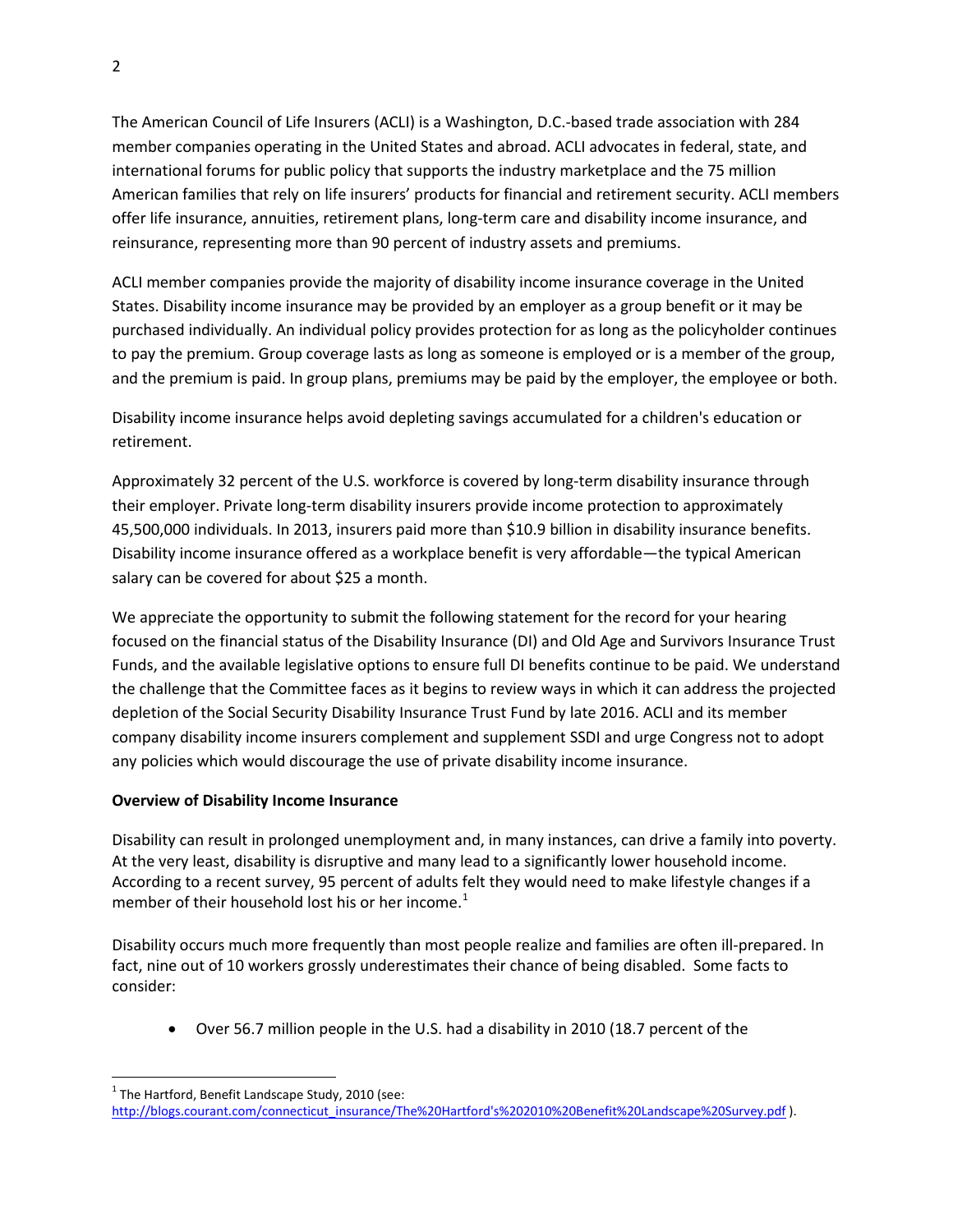population).<sup>[2](#page-2-0)</sup>

- About 38.3 million people in the U.S. had a *severe disability* (12.6 percent of the population). $3$
- About 29.5 million *working age adults* (between age 21 and 64) had a disability. That comes out to 16.6 percent of all working-age Americans.<sup>[4](#page-2-2)</sup>
- One out of every four 20 year-olds in the U.S. will become disabled and unable to work before they reach the age of 67. $5$
- Twenty-three percent of people with a disability live in poverty, compared to 15 percent of people without a disability.[6](#page-2-4)
- Seventy-seven percent of working Americans report that they would suffer great or moderate financial hardship if they were unable to work for three months.<sup>[7](#page-2-5)</sup>
- According to the Social Security Administration, in 2012 there were 2,820,812 applications for worker-disabled insurance. Of those applications, only 979,973 people (35 percent) were awarded benefits.
- About 95 percent of disabling accidents and illnesses are not work-related and are not covered by workers compensation.<sup>[8](#page-2-6)</sup>

Disability income insurance (or DI) and is distinct from medical insurance. It encompasses short-term disability benefits (STD) and long-term disability benefits (LTD). DI protects an employee by replacing a portion of their earnings if they are injured, become ill, or develop a condition that results in a disability. STD covers a percentage of an employee's salary with payments starting after all sick leave is exhausted. The duration of STD benefits vary, but typically last 6 months. LTD protects a worker from catastrophic illness or injury and will usually provide payments until age 65. A typical policy pays at least half of a covered employee's salary up to a specified limit.

Some DI policies also cover the cost of job training if a worker can no longer perform his or her current occupation, or needs workspace modifications.

According to the U.S. Bureau of Labor Statistics, in 2013, STD coverage was available to 44 percent of full-time workers, and LTD coverage was available to 42 percent. Of those full-time workers that were offered disability income insurance, participation was [9](#page-2-7)8 percent for STD and 97 percent for LTD.<sup>9</sup> In total, 49.5 million full-time workers had STD coverage through their jobs, and 46.8 million had LTD coverage.

<span id="page-2-1"></span><span id="page-2-0"></span><sup>&</sup>lt;sup>2</sup> U.S. Department of Commerce, Bureau of the Census, <u>Americans With Disabilities, 2010</u>, July 2012.<br><sup>3</sup> U.S. Department of Commerce, Bureau of the Census, <u>Americans With Disabilities, 2010</u>, July 2012.<br><sup>4</sup> U.S. Depart

<span id="page-2-2"></span>

<span id="page-2-3"></span><sup>&</sup>lt;sup>5</sup> See: Social Security Administration, "Basic Facts", February 7, 2013.<br><sup>6</sup> U.S. Department of Commerce, Bureau of the Census, <u>Americans With Disabilities, 2010</u>, July 2012.

<span id="page-2-5"></span><span id="page-2-4"></span><sup>&</sup>lt;sup>7</sup> Consumer Federation of America and Unum, "Employee Knowledge and Attitudes about Employer-Provided Disability Insurance", 2012.

<span id="page-2-6"></span><sup>&</sup>lt;sup>8</sup> Council for Disability Awareness, Long-Term Disability Claims Review, 2012. (as reported by: Consumer Federation of America and Unum, "Employer-sponsored Disability Insurance: The Beneficiary's Perspective", 2013).

<span id="page-2-7"></span><sup>&</sup>lt;sup>9</sup> From: U.S. Department of Labor, Bureau of Labor Statistics, National Compensation Survey, March 2013.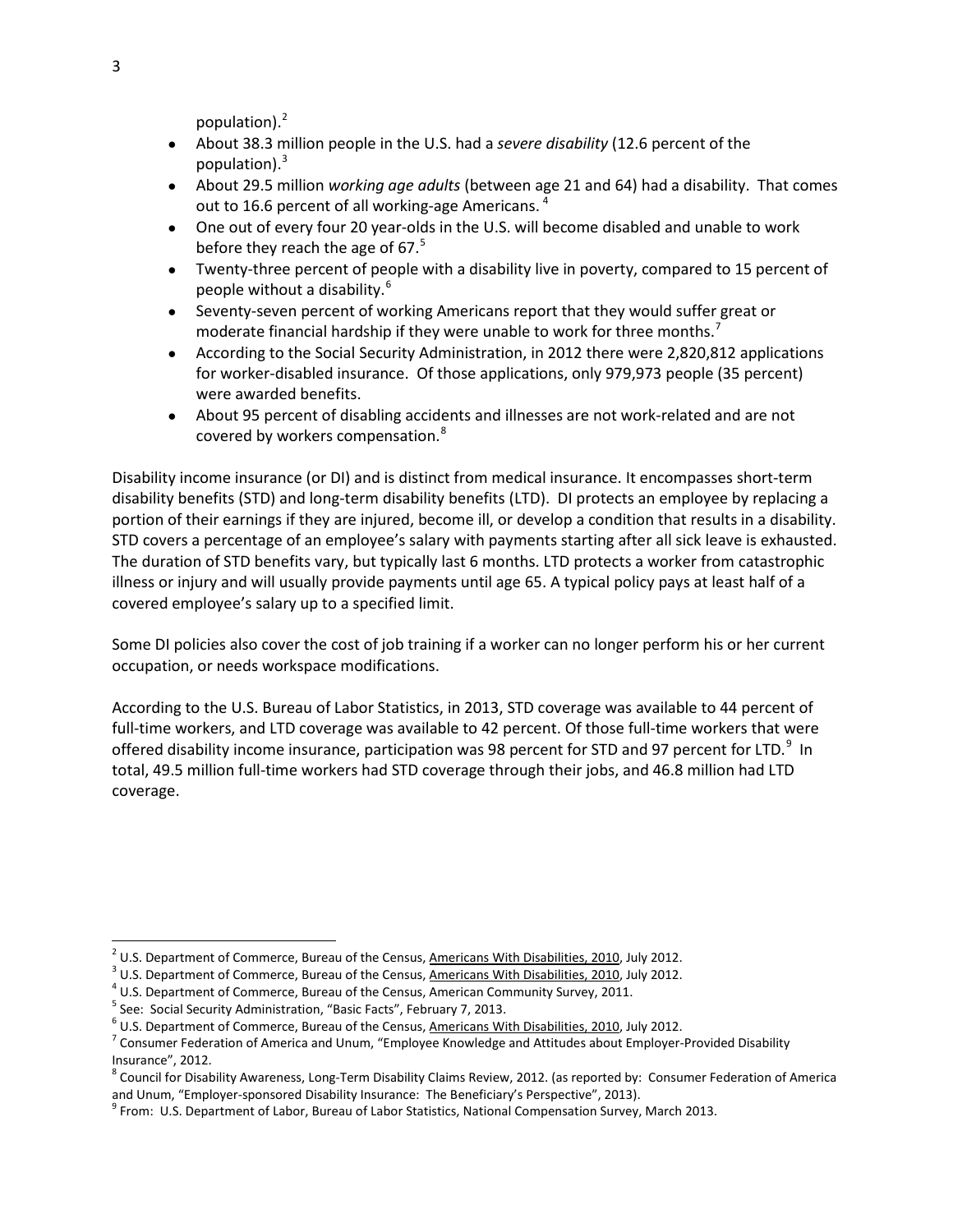## **Value to Consumers**

In 2013 alone, insurers paid over \$10.9 billion in long-term disability benefits.

A 2008 Harris Interactive survey commissioned by America's Health Insurance Plans (AHIP), assessed disability insurance claimants' satisfaction with their policy, as well as their experience filing a claim and receiving benefits. Key findings from that survey were as follows:

- Overall, four out of five claimants (82 percent) said that they are very satisfied or somewhat satisfied with their policy.
- Most claimants were satisfied with the process for filing a claim (81 percent), promptness of payment (79 percent), responsiveness of the insurer (75 percent), and overall communication from the insurer (71 percent).
- Two-thirds of claimants (66 percent) did not encounter any problems with the claims process, and among those that did, the vast majority (84 percent) had their problem resolved satisfactorily.
- The vast majority of claimants (96 percent) say it is at least somewhat likely they would have suffered financial hardship if they did not have disability income protection. Furthermore, twothirds (67 percent) say it would have been very or extremely likely that they would have suffered financial hardship if they had not received private disability insurance payments.

In addition to replacing lost income for claimants in a timely manner, private disability insurers can play a key role in restoring disabled workers to financial self-sufficiency and maintaining productivity for America's businesses. The industry has been proactive in designing policies that facilitate claimants return to work. Additionally, by investing in rehabilitation and return-to-work programs, private disability insurers are actively engaged in assisting workers with disabilities return to the workforce.

Innovative rehabilitation and return-to-work programs include a wide range of strategies in recognition of the fact that persons with disabilities are highly diverse and face varying circumstances. Services offered include medical case management, vocational and employment assessment, worksite modification, purchase of adaptive equipment, business and financial planning, retraining for a new occupation, child or dependent care benefits during rehabilitation and education expenses. These innovative benefits reflect the industry's strong commitment to promoting employment and selfsufficiency among persons with disabilities.

Disability insurers also help consumers exercise their rights under the Social Security Disability Income (SSDI) program. The integration of disability income benefits with Social Security disability benefits has long been recognized by regulators, the insurance industry, and employers as an important tool in reducing the cost of disability insurance coverage and keeping it affordable so that the maximum number of employees can receive coverage. Disability income insurers carefully screen their long-term disability claimants to determine if it is reasonable to expect them to receive Social Security benefits.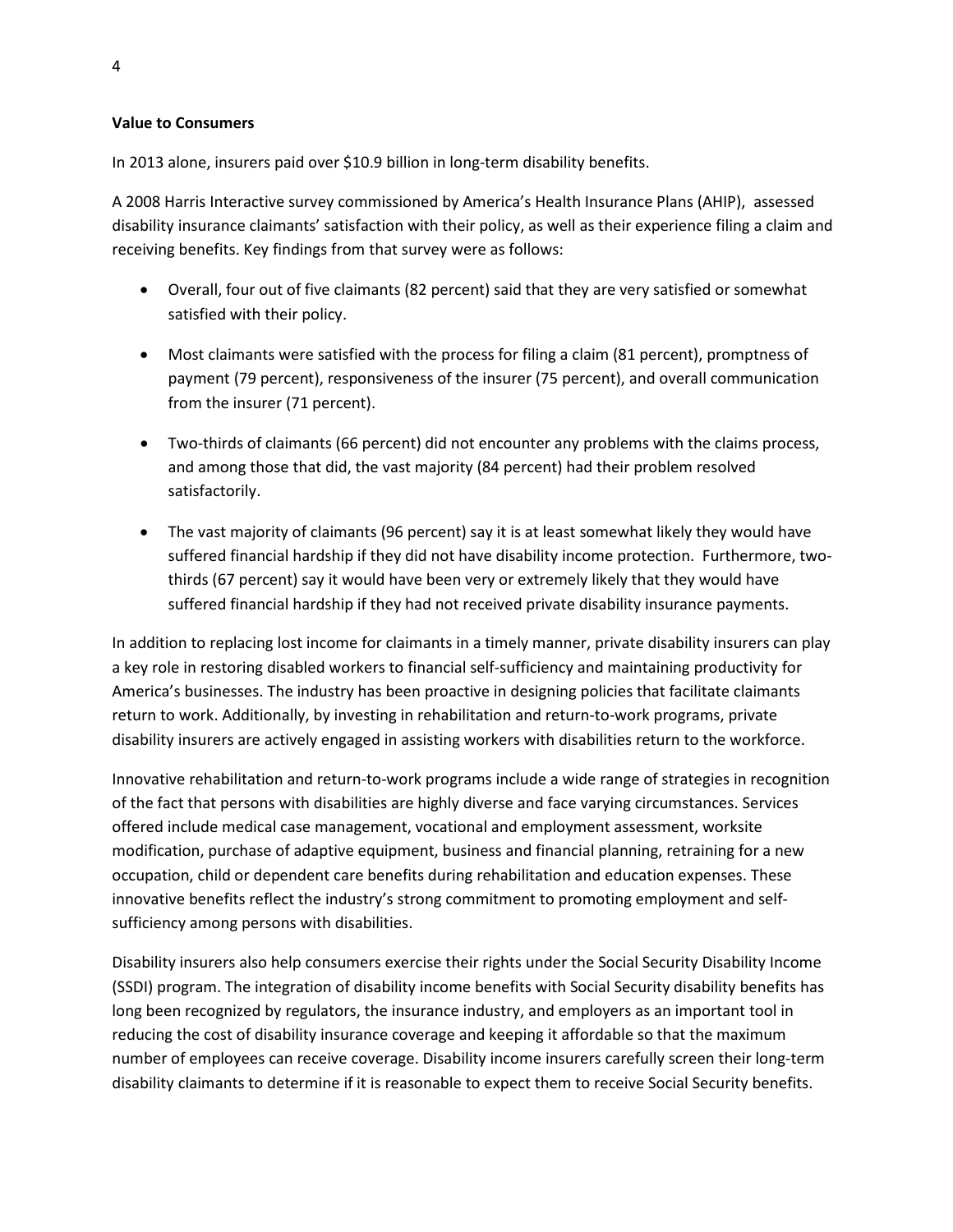For those who are expected to qualify, insurers dedicate significant resources to help with the application process, which can be confusing and burdensome.

Furthermore, helping qualified claimants apply for SSDI provides them with important benefits beyond a simple monthly income check. These benefits include cost of living adjustments, continuing credit toward Social Security retirement benefits, and, in time, eligibility for Medicare coverage. These SSDI benefits are in addition to what disability insurers pay to help cover living expenses while a person is unable to work and earn an income.

## **Public Policy**

In 2013, only 32% of workers were covered by disability income insurance. ACLI supports expanding the disability income marketplace to enhance workers' financial security and protect savings for retirement. We support measures that encourage disabled workers to attain maximum functionality and return to the workplace.

According to a recent study, private insurer disability management and return-to-work assistance could save the federal government \$25 billion over 10 years. Almost half of these savings accrue to the Social Security Disability Insurance (SSDI) program. The remaining savings arise when ill or injured workers are able to return to work and leave the rolls of public programs, such as Medicare, Medicaid and the Special Nutrition Assistance Program (SNAP).<sup>[10](#page-4-0)</sup> In addition, the study found that the receipt of private disability income replacement benefits could lift up to 575,000 American families out of poverty each year and save the nation's taxpayers up to \$4.5 billion annually by reducing dependence on the Temporary Assistance for Needy Families (TANF) program and SNAP.<sup>[11](#page-4-1)</sup>

As part of the Pension Protection Act of 2006 (PPA), and in response to concerns by employers regarding employer sponsorship of 401(k) automatic enrollment arrangements, Congress clarified that such arrangements are permissible under existing laws and that state laws should not upset these arrangements. Employers responded to the legislation by adopting 401(k) plan automatic enrollment arrangements for their employees.

Like the PPA provision, ACLI supports proposed legislation that would allow automatic enrollment arrangements for disability income coverage—helping to bring the benefits of this coverage to many more employees. Much like 401(k) plan automatic enrollment, under these arrangements employees are enrolled in employer sponsored disability income coverage when hired or upon initial eligibility, subject to advance notice and broad rights to opt-out of coverage.

<span id="page-4-0"></span> $^{10}$  Under current conditions and as currently configured, disability income programs should save the Federal treasury \$25 billion over 10 years, by allowing approximately 65,000 employees a year to rely less or not at all on federal "safety net" programs. Charles River Associates, *Private Disability Insurance and Return-to-Work: Cost Savings to SSDI and Other Federal* 

<span id="page-4-1"></span>*Programs, September 2013.*<br><sup>11</sup> Charles River Associates, *Financial Security for Working Americans: An Economic Analysis of Insurance Products in Workplace Benefits Programs*, July 2011.